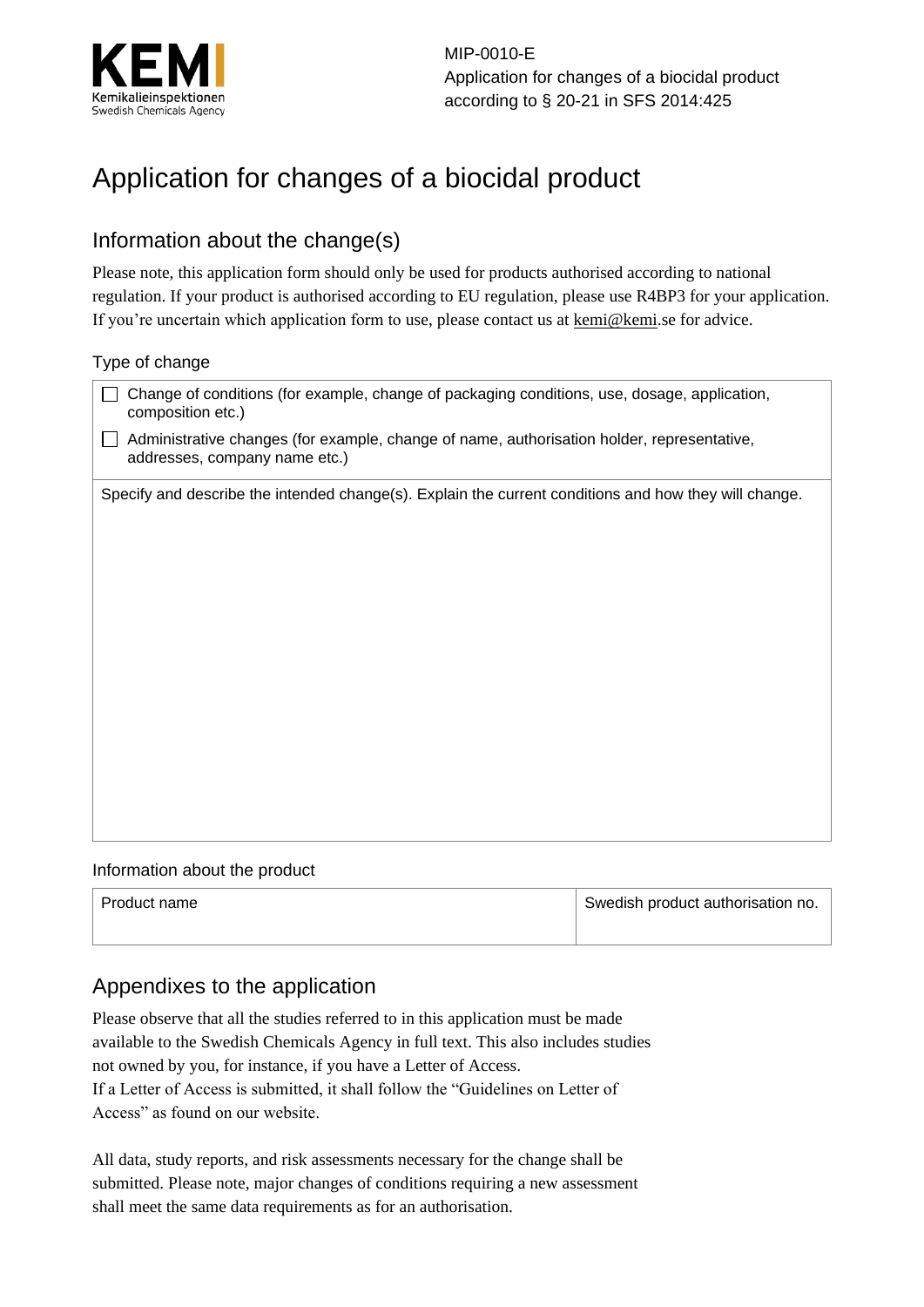#### Information about the authorisation holder

| <b>Company Name</b>                                                                                                       | Company's registration no.         |  |
|---------------------------------------------------------------------------------------------------------------------------|------------------------------------|--|
| Address                                                                                                                   | Telephone no. (incl. country code) |  |
| Postal code and town                                                                                                      | Contact person                     |  |
| Country                                                                                                                   | E-mail address                     |  |
| A company/corporation certificate is required if there have been changes since the previous certificate<br>was submitted. |                                    |  |
| Authorisation holder's company/corporation certificate is attached                                                        |                                    |  |

#### **Temporary** representative (if applicable)

Representing the authorisation holder (i.e. the applicant above) **only during the application procedure.** The authorisation holder is fully responsible for placing the biocidal product on the market.

| Company name                                                                                     | Company's registration no.         |  |
|--------------------------------------------------------------------------------------------------|------------------------------------|--|
| Address                                                                                          | Telephone no. (incl. country code) |  |
| Postal code and town                                                                             | Contact person                     |  |
| Country                                                                                          | E-mail address                     |  |
| A representative shall prove the appointed level of representation by the applicant in original. |                                    |  |
| Power of attorney as temporary representative is attached                                        |                                    |  |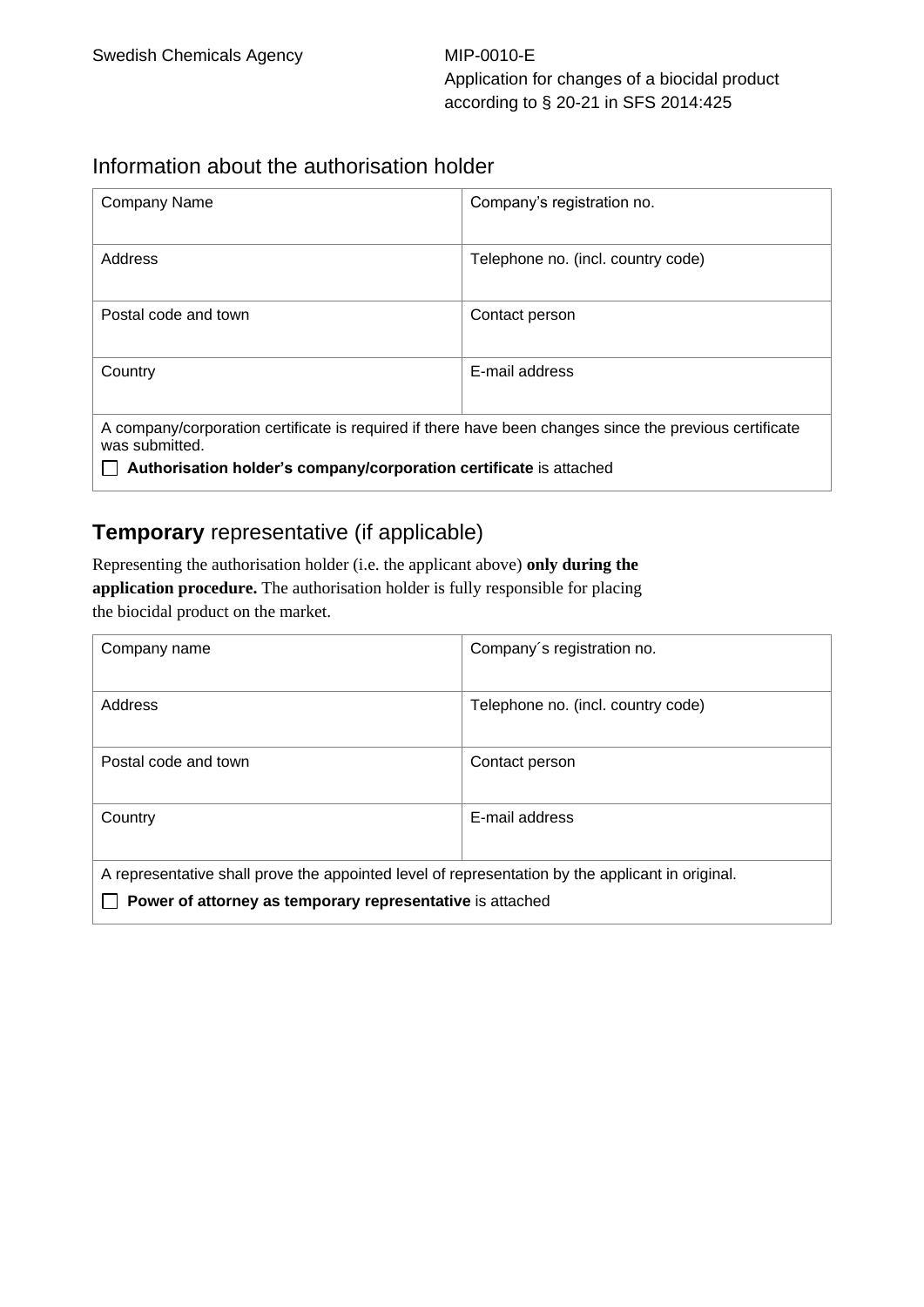### **Permanent** representative (if applicable)

Representing the authorisation holder during the authorisation period ("ombud" in Swedish).

| Company name                                                                                                                                                                                           | Company's registration no.         |  |  |
|--------------------------------------------------------------------------------------------------------------------------------------------------------------------------------------------------------|------------------------------------|--|--|
| Address                                                                                                                                                                                                | Telephone no. (incl. country code) |  |  |
| Postal code and town                                                                                                                                                                                   | Contact person                     |  |  |
| Country                                                                                                                                                                                                | E-mail address                     |  |  |
| A company/corporation certificate shall be submitted if you have not submitted this before. A certificate is<br>also required if there have been changes since the previous certificate was submitted. |                                    |  |  |
| Representing company's/corporation's certificate is attached                                                                                                                                           |                                    |  |  |
| A representative shall prove the appointed level of representation by the applicant in original.                                                                                                       |                                    |  |  |
| Power of attorney as permanent representative is attached                                                                                                                                              |                                    |  |  |

# Invoicing information for application fee

On our website, there is a tool and a list that can give you an estimate of the application fee.

| Company name                                          | VAT no.                            |  |
|-------------------------------------------------------|------------------------------------|--|
| Invoicing address                                     | Contact person (name/e-mail/tel)   |  |
| Postal code and town                                  | Country                            |  |
| Peppol-invoice                                        | Peppol-invoice no. (if applicable) |  |
| Invoice reference (purchase order no./your reference) |                                    |  |